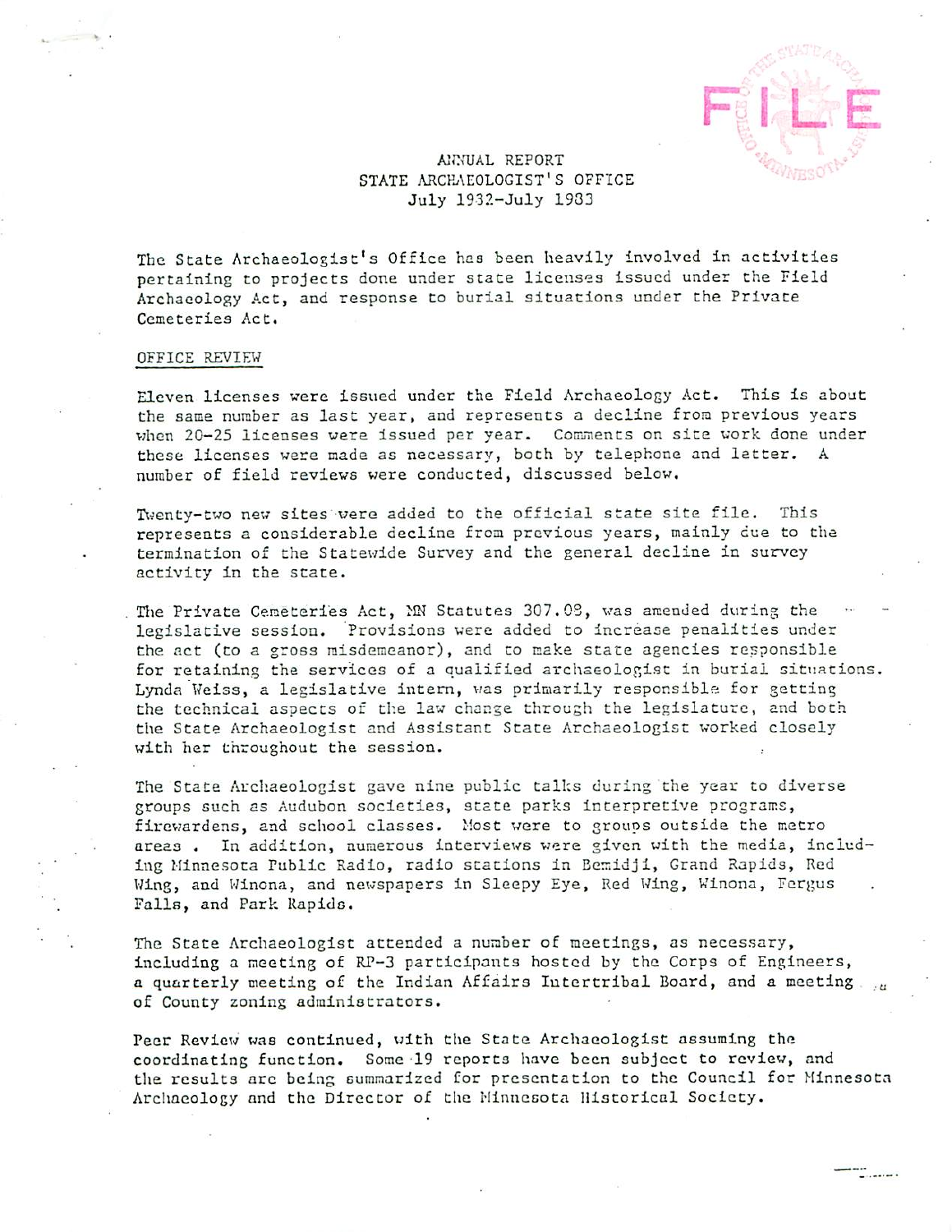In addition, the State Archaeologist reviewed permit requests, project proposals, and survey reports for agencies including the Department of Natural Resources, the Corps of Engineers and the Minnesota Department of Transportation.

#### FIELD REVIEW

Field reviews were conducted of work being done under the following state licenses:

| L82-3 and L83-2 to L. Peterson      | $21 - 56$<br>$21-GD-4$ and $45$ (Bryan)<br>21-KC-2 (McKinstry)<br>$21 - CA - 29$ (Kabakona) |
|-------------------------------------|---------------------------------------------------------------------------------------------|
| L83-3 to E. Johnson and C. Dobbs    | $21-GD-4$ and $45$ (Bryan)                                                                  |
| L83-10 to G. Peters                 | Big Rice, St. Louis Co.                                                                     |
| L82-10 to E. Johnson and J. Streiff | Vineland area, Mille Lacs Co.                                                               |
| L82-1 to E. Johnson and J. Streiff  | DNR State Parks, survey                                                                     |

These licenses involved mitigation on a burial site (GD-56), mitigation through major excavation on a Mississippian village and burial site (GD-4 and 45), and testing on a major Laurel culture site (KC-2) and a large multi-component village site (Big Rice).

# PRIVATE CEMETERIES ACT ACTIVITIES (MN Statutes 307.08)

Host activity centered around this legislation. Twelve situations resulted in field review, and burial materials were received from six additional sites. In addition, the Assistant State Archaeologist continued the analysis of burial materials previously turned over to the State Archaeologist's Office by the Minnesota Historical Society. Ultimate aim of this analysis is to prepare materials for reburial as coordinated with the Indian Affairs •Intertribal Board.

In addition to the cases which were given field review, ten additional burial ground cases requiring records checks and agency coordination were handled through this office. Some of these cases needed field review as well, but due to time and budget constraints, this could not be accomplished. There is also a pressing need to work with county and local zoning officials and planners to integrate consideration of burial grounds into the planning. process in order to forstall future emergencies. With our present lack of funds, however, we are unable to do more than respond to emergency situations.

Cases given field review included WN-25 (Jilks site), HE-24 (Allis-Eden Prarie Mounds), HE-20 (Kempton Mound Group), Kll-8 (Green Lake), AK-29 (Big Sandy), GD-52 (Red Wing Industrial Park), GD-4 (Bryan), CD-56, alleged historic burials near Vineland in Mille Lacs county, an unnumbered burial on Steamboat Lake in Hubbard county, unnumbered burials near Elbow Lake on the White Karth Reservation, and the Mission Point burial ground on the Leech Lake Reservation.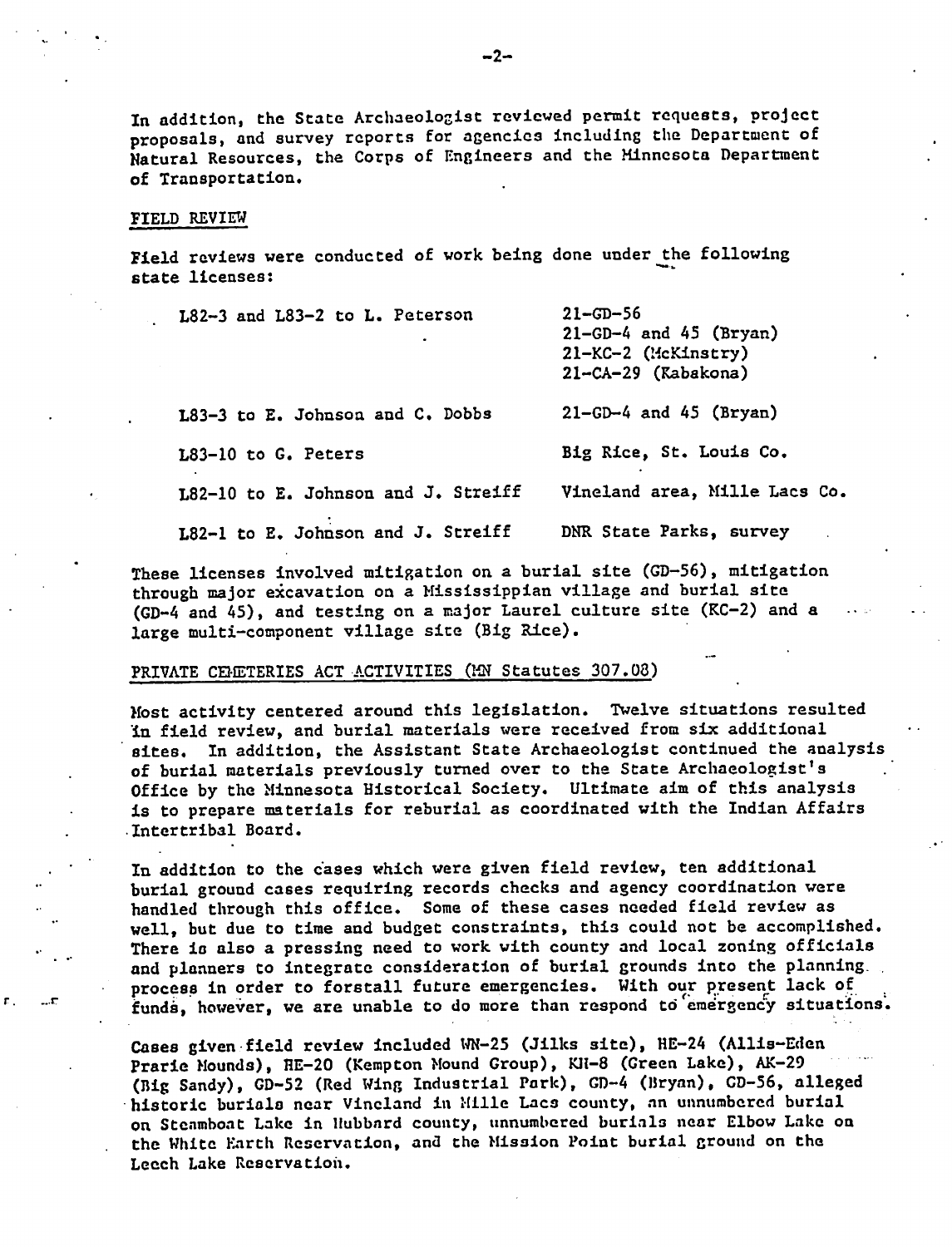Burial materials received by the State Archaeologist's Office included KC-3 (Grand Mound), CO-9 (Talcott Lake burial), HU-1 (Hogback), an unnumbered burial from the Heiderscheidt gravel pit near Sleepy Eye in Brown county, an unnumbered burial from Swan Lake in Nicollet county, and an unnumbered burial from the Washington County Historical Society.

All but one of these cases occurred on private property. Consequently, changes in the Cemeteries Act did not have much effect, and costs had to be born by the State Archaeologist and Assistant State Archaeologist. The single case involving state property (DNR managed at Elbow Lake vithin the White Earth Reservation boundary) is still in process. The Department of Natural Resources has indicated, however, that they will not pay for the rescue of burials which were eroding out of this site, regardless of the changes in the law. Therefore, the State Archaeologist, assisted by two volunteers, has assumed responsibility in this emergency. The volume of material recovered from this rescue is considerable, and analysis •of the skeletal material, most of which is fragmentary, will require major effort by the Assistant State Archaeologist. Associated material, including a restorable Blackduck vessel, is also considerable and will require analysis during the winter. Reburial is planned for next spring.

The State Archaeologist's Office is indebted to Bob Clouse and Les Peterson of the Minnesota Historical Society for their frequent and excellent assistance. Corps of Engineers archaeologist Sandy Blaylock's assistance is also gratefully acknowledged. The concern and interest of these colleagues, particularly in the handling of emergency field cases, has been important to the functioning of this office.

The Indian Affairs Intertribal Board, represented by Earl Sargent, has worked closely with us as usual. Their decisions have provided a necessary framework of process and policy for the implementation of the Cemeteries Act.

## FUNDING

The lack of funding continues to hamper the effective working of the State Archaeologist's Office. Follow-up work, particularly on burial cases, is usually not possible and our response must be restricted to extreme situations. We are frequently unable to respond to cases which really need field work and arc forced to either postpone work until the situation becomes critical or make decisions on less than adequate data.

The .situation is critical. Although the Minnesota Indian Affairs Intertribal Board funds a laison for the implementation of the Private Cemeteries law and, thus, MIAIB has a funded representative, lack of funding for the State Archaeologist seriously restricts the effectiveness of work and places financial burden on the State Archaeologist and Assistant State Archaeologist which has become intolerable. In addition, the MIAIB suffers because of a tight budget which prevents adequate funding for the travel and field costs of their representative.